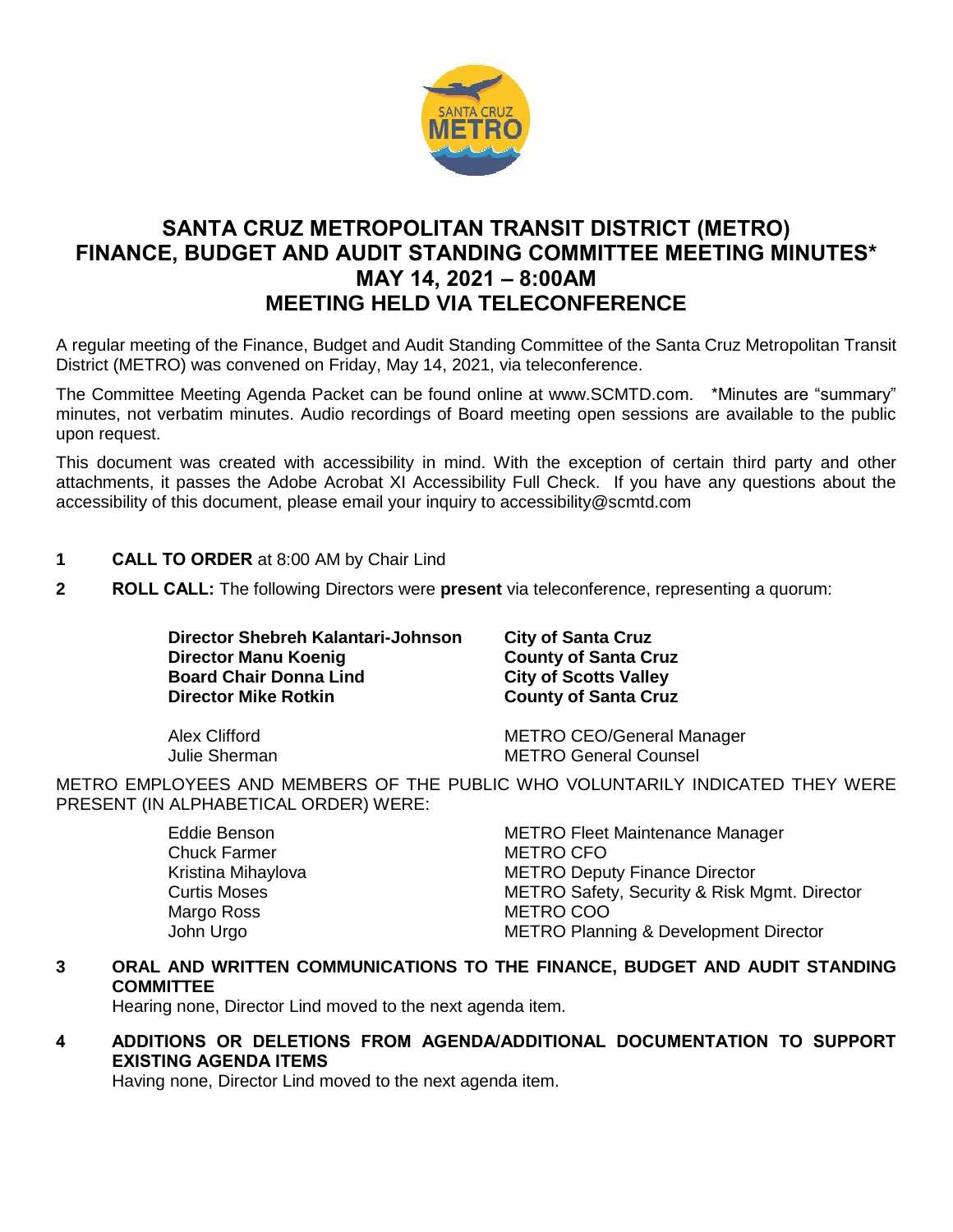## **5 ACCEPT AND FILE YEAR TO DATE KEY PERFORMANCE INDICATORS (KPI) REPORT FOR QUARTER THREE AS OF MARCH 31, 2021**

Kristina Mihaylova, Deputy Finance Director, spoke to the presentation and gave an overview of METRO's financial performance. John Urgo, Planning and Development Director, reviewed the ridership statistics. Curtis Moses, Safety, Security & Risk Management Director, reviewed traffic and passenger accidents. Eddie Benson, Fleet Maintenance Manager, gave an overview on the reliability of METRO's vehicles. Margo Ross, Chief Operations Officer, discussed dependability with regards to cancelled trips and pass-ups. Deputy Finance Director Mihaylova wrapped up the presentation with the peer comparison.

Discussions among the committee members revolved around: UCSC's current ridership and future expectations; traffic and passenger accidents and injuries; defining campaigns in relation to reliability of vehicles; Highway 17 pass-ups and efforts by METRO to reduce them; and paratransit ridership in comparison to other agencies.

The Directors thanked all of the behind-the-scenes staff who compile and pull these presentations together. They expressed how helpful it is in understanding METRO's budget.

There were no public comments.

**MOTION TO ACCEPT AND FILE THE YEAR TO DATE KEY PERFORMANCE INDICATORS (KPI) REPORT FOR QUARTER THREE AS OF MARCH 31, 2021 AS PRESENTED**

**MOTION: Director Rotkin SECOND: Director Koenig**

**Motion passed unanimously.**

#### **6 MONTHLY FINANCIAL UPDATE**

Chuck Farmer, CFO, spoke to the presentation and gave an in depth review of the FY21 operating revenues, expenses, transfers and the capital budget. Discussion followed regarding vehicle replacements and the time required to put new vehicles in service.

There were no public comments.

#### **7 OVERVIEW OF LIABILITY INSURANCE AD SELF INSURANCE RETENTION**

Curtis Moses, Safety, Security and Risk Management Director, provided a brief commentary to the presentation. Discussion ensued on the extent of claims and responsiveness from the insurers when paying such claims.

There were no public comments.

## **8 REVIEW AND RECOMMEND APPROVAL OF SANTA CRUZ METRO'S DRAFT FY22 AND FY23 OPERATING BUDGETS AND FY22 CAPITAL BUDGET**

Chuck Farmer, CFO, provided commentary to the presentation. He emphasized that this is a draft document and it was presented to the unions. Discussions covered the following topics: budget drivers; pension obligation bonds; Enterprise Resource Planning (ERP); Cabrillo's vote to keep the fee for bus service; alternative fuel tax credit; solar for electric buses; COVID Recovery Fund; and pension liabilities. The Directors thanked staff for the thorough presentation.

There were no public comments.